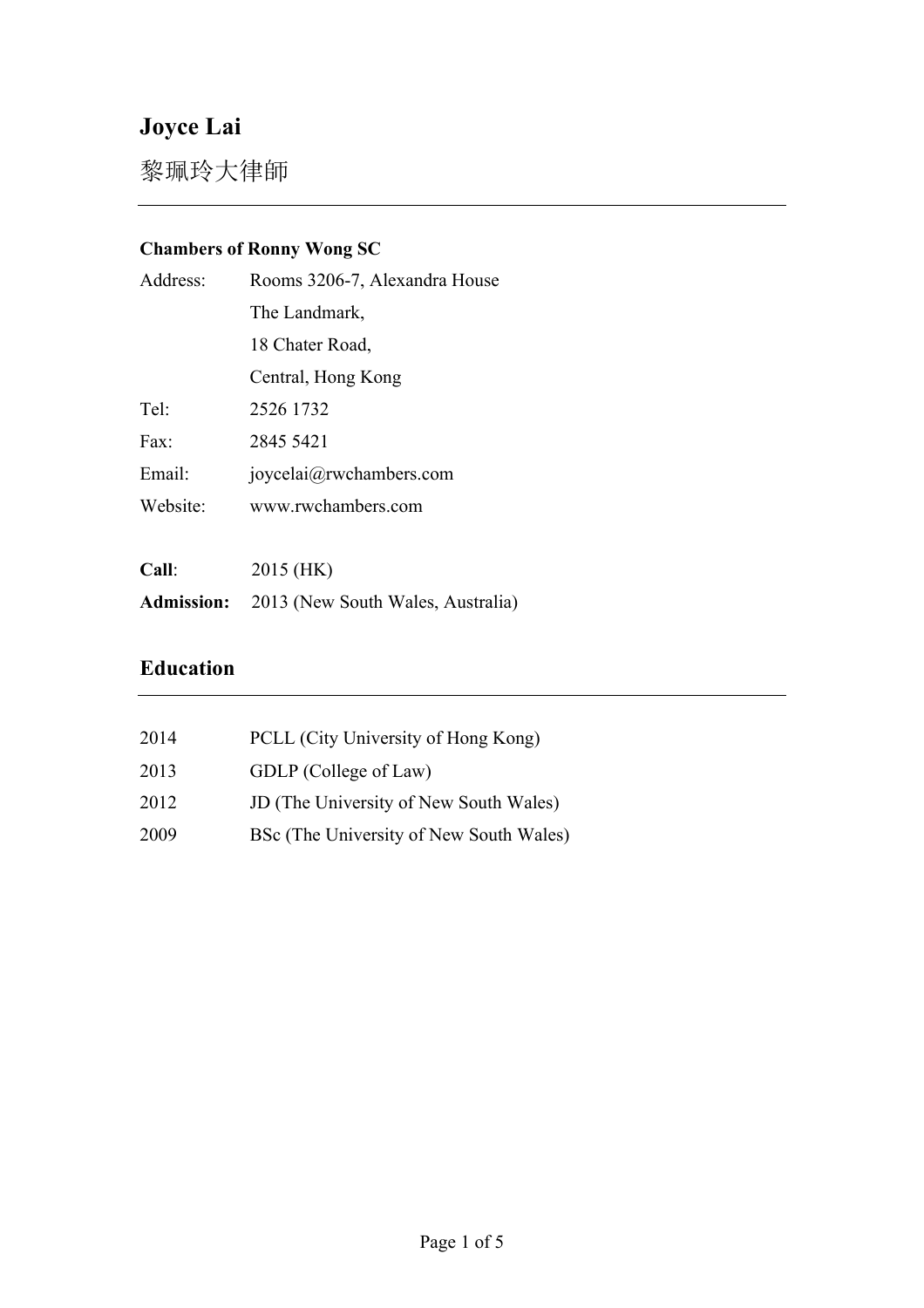Listed in the "*Rising Star"* category for Junior Counsel.

**- Legal500 Hong Kong Bar 2022** (Regulatory, investigation and crime)

*"An extremely hard-working junior and an asset to any commercial crime team. She has good client care skills and prepared to work hand-in-hand with solicitors in obtaining proofs of evidence and witness statements."*

> **- Legal500 Hong Kong Bar 2021** (Asia Pacific – Hong Kong Bar – White Collar Crime)

Listed in the "*Rising Star"* category for Junior Counsel.

**- Legal500 Hong Kong Bar 2021** (Asia Pacific – Hong Kong Bar – White Collar Crime)

Joyce completed her pupillage with Mr. Albert Luk, Ms. Wing Kay Po, Mr. Jonathan Ah-weng, Mr. Michael Blanchflower SC and Mr. Ng Man Sang Alan. She also served as a marshal to the Honorable Madam Justice D'Almada Remedios before joining Chambers in 2017.

Joyce is developing a practice in both criminal and civil matters. She has appeared as a led junior or as an advocate in her own right in the Court of Appeal and the Court of Final Appeal, the Court of First Instance, the District Court, the Magistrates' Courts, the Lands Tribunal and before various boards.

Joyce has represented clients in criminal matters including drug-related offences, road traffic offences, departmental summons, with a strong emphasis on white-collar crime. She has solid knowledge and experience in handling cases involving elements of fraud and money laundering from the investigation stage through to the appeal process.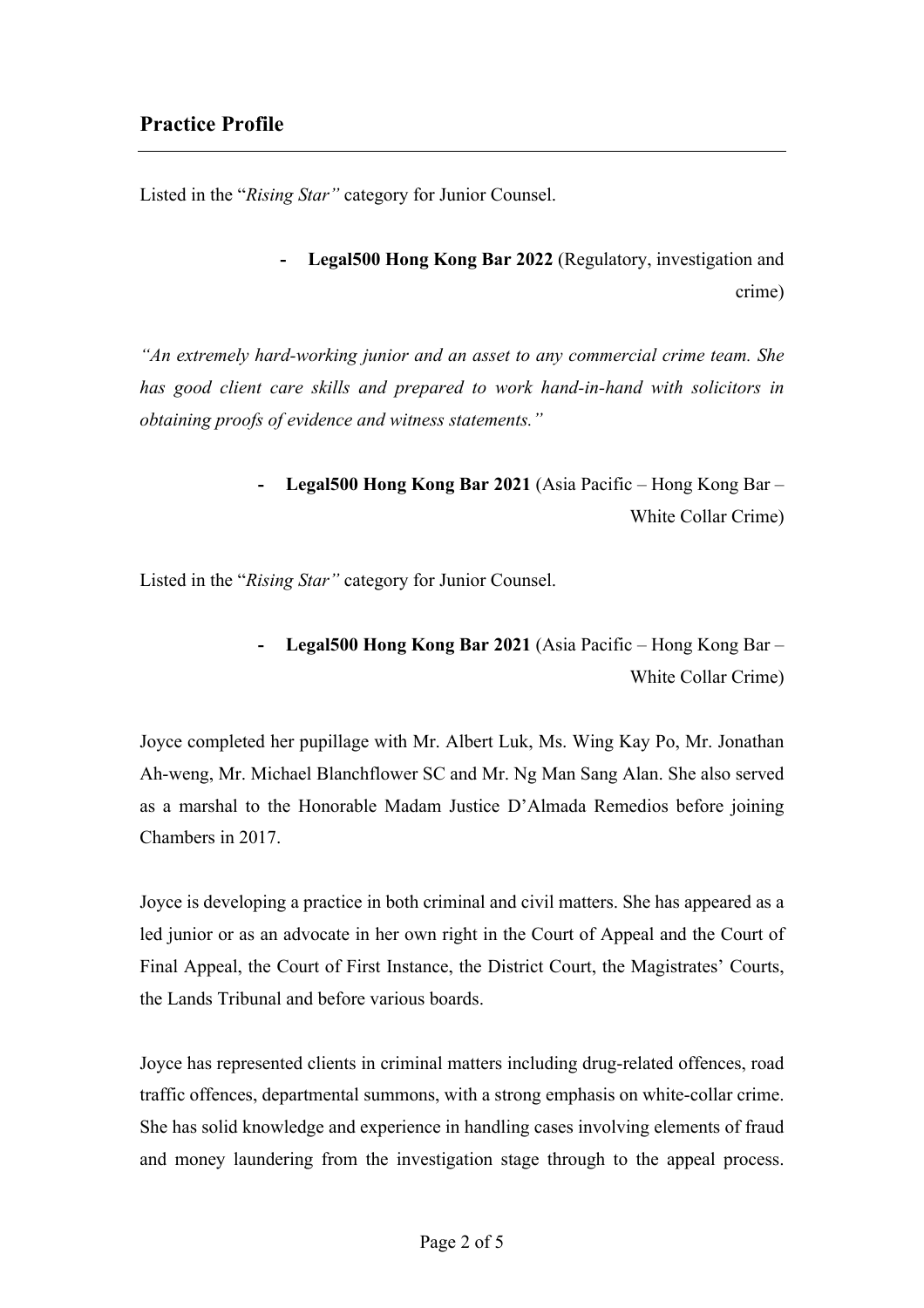During her pupillage, she assisted in a three months jury trial involving import and export bank loan frauds of over HK\$400 million. She later acted for two of the Defendants in their application for leave to appeal to the Court of Final Appeal.

On the civil side, Joyce regularly advises international property management companies and incorporated owners on a wide range of building management and related matters. Since commencing practice, she has conducted cases related to building management, commercial disputes, personal injuries, tenancy and land matters.

## **Selected Cases**

#### **Offences against Public Justice**

• *HKSAR v Kevin Bowers (DCCC 898/2018)*

for the prosecution of a solicitor charged with two counts of perverting the course of public justice (led by Ms. Priscilia Lam).

#### **Fraud and Money Laundering**

## • *HKSAR v Tam Ho-kit (ESSC 3113/2018)*

for the defendant charged with fraud involving HK\$2.8 million in relation to the purchase of a Home Ownership Scheme flat (led by Mr. Michael Blanchflower SC).

## • *HKSAR v Wu Wing Kit & Anor [2017] 5 HKLRD 1*

for a defendant in resisting the prosecution's application to adduce the defendants' previous testimony or documentary evidence as part of the prosecution case in a retrial (led by Mr. Michael Blanchflower SC and Ms. Maggie Wong (now Ms. Maggie Wong SC)).

## • *HKSAR v Wu Wing Kit & Anor (DCCC 1022/2012)*

for a defendant charged with money laundering involving HK\$68.9 million arising from a listed company's very substantial acquisition of dairy farms situated in New Zealand in a 2 months re-trial (led by Mr. Michael Blanchflower SC and Ms. Maggie Wong (now Ms. Maggie Wong SC)).

• *HKSAR v Nanik Dayaram & Anor (FAMC 7/2017)*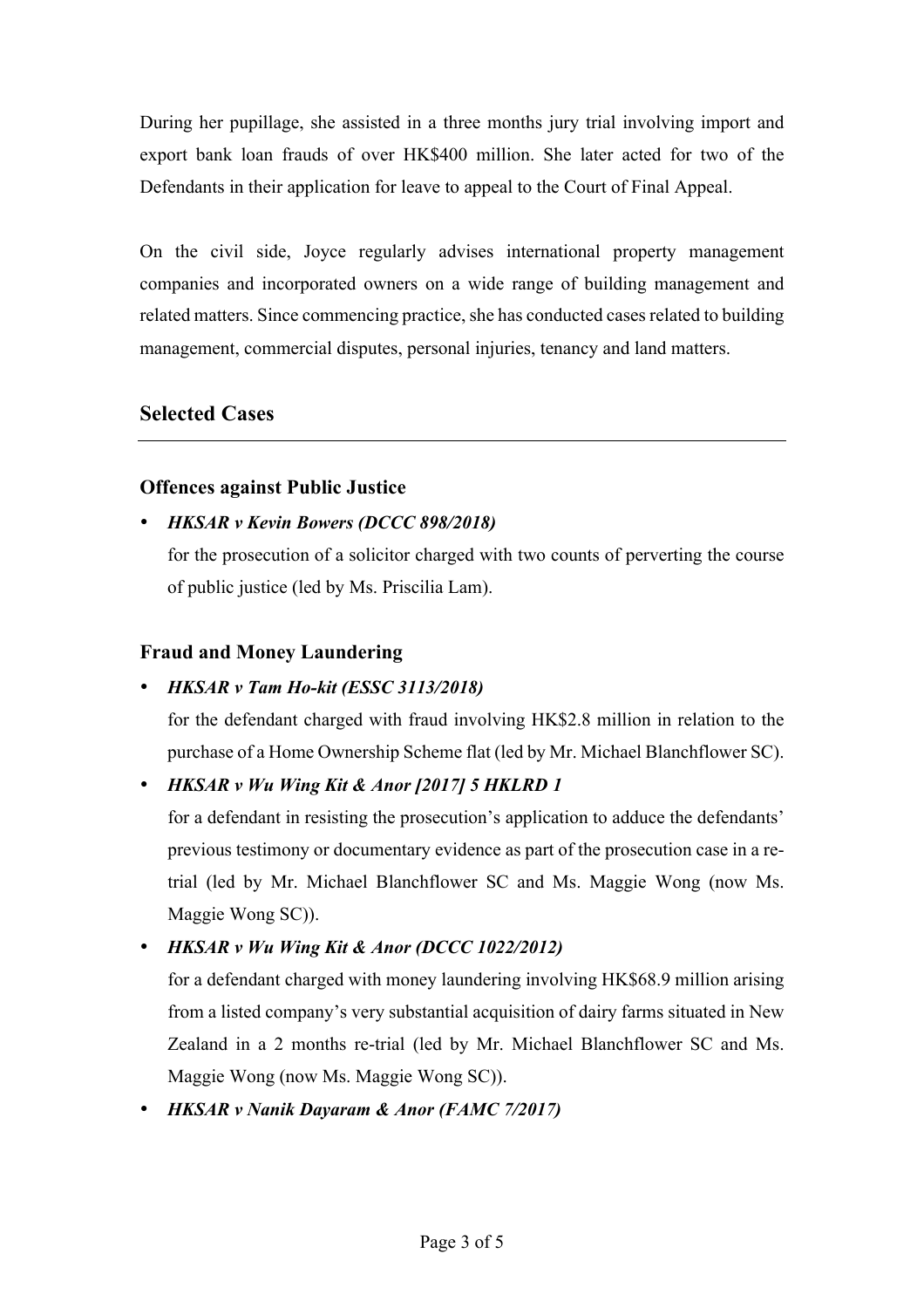for the applicants on appeal to the Court of Final Appeal against 9 convictions of import and export bank trade loan frauds involving over HK\$400 million (led by Mr. Daniel Marash SC, Mr. Benson Tsoi and Ms. Kate Olley).

#### **Building Management**

• *Jade Assets Ltd & Ors v The IO of East Sun Industrial Centre, New East Sun Industrial Building and East Sun Industrial Building (HCA 2388/2014)*

for the defendant defending multiple alleged claims of trespass, nuisance, encroachment and unjust enrichment (led by Mr. Kenneth CL Chan and Ms. Eunice Yung).

#### • 陳金泉 及 元朗祥發大廈業主立案法團 *(CACV 223/2017)*

for the respondent in resisting an application for leave to appeal to the Court of Final Appeal.

## • 陳金泉 及 元朗祥發大廈業主立案法團 *(CACV 223/2017)*

for the respondent in resisting an appeal regarding renovation contributions and the striking out of its claim based on the principles of *res judicata* and *issue estoppel*.

#### • 陳小華 及 百福花園業主立案法團 *(LDBM 188/2017)*

for the respondent in obtaining costs against the applicant.

## • 徐明全 及 馬寶道華禮大廈業主立案法團 *(LDBM 188/2016)*

for the respondent in resisting an application for leave to appeal out of time.

#### • 徐明全 及 馬寶道華禮大廈業主立案法團 *(LDBM 188/2016)*

for the respondent in resisting an application to vary a costs order nisi.

## • 徐明全 及 馬寶道華禮大廈業主立案法團 *(LDBM 188/2016)*

for the respondent in defending a claim of alleged breach of DMC and its counterclaim against the applicant for outstanding management fees.

#### **Tenancy**

## • *Wong Siu Kuen Tammy and Wong Yan Ho (LDPD 1491/2019)* for the applicant in recovering possession of a residential premises and mesne profit.

• *Dragon Palace Holdings Limited and China International Arts and Crafts Investment Limited (LDPD 1491/2019)*